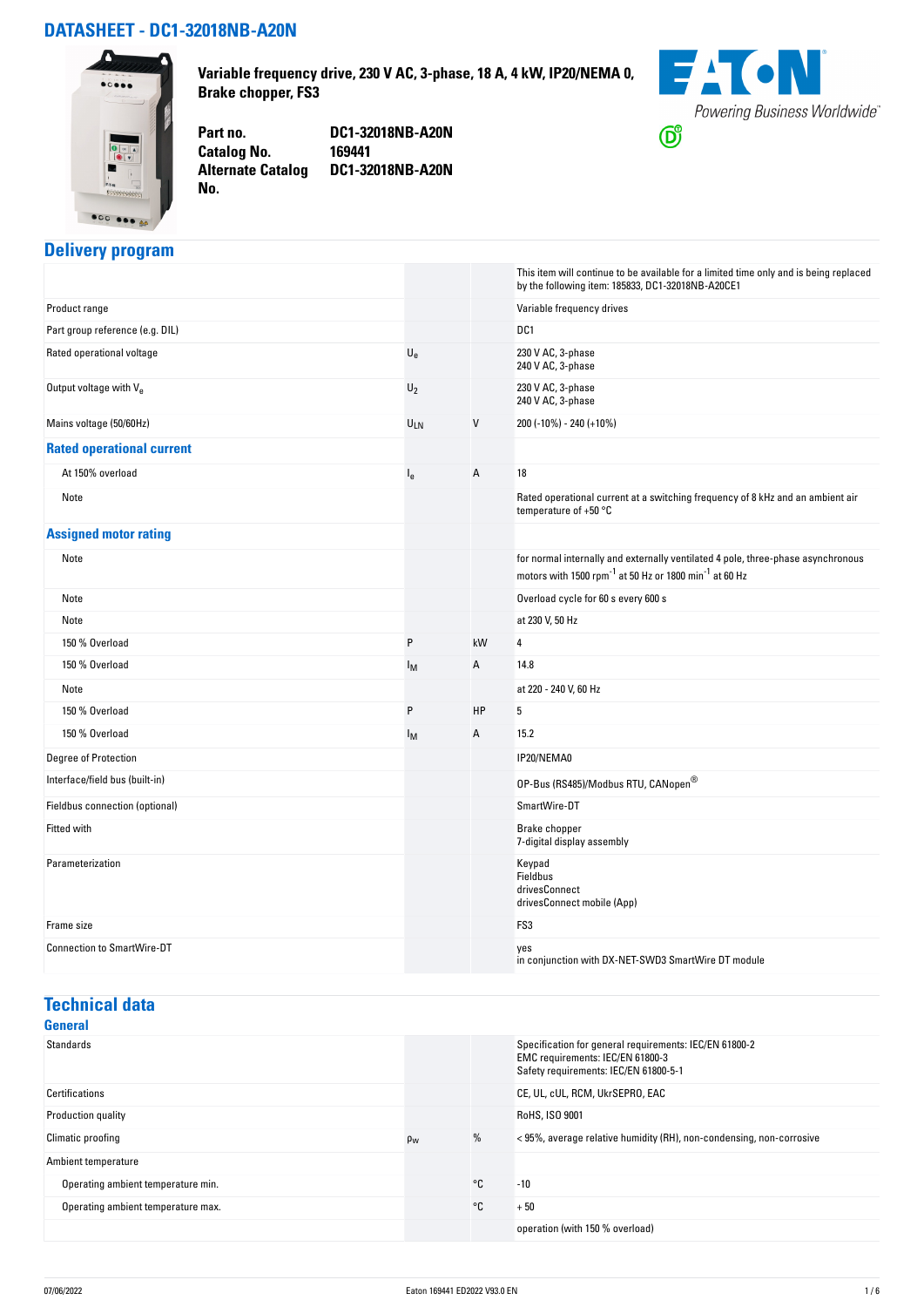| Storage                                                   | θ                         | °C           | -40 - +60                                                                                                                                                          |
|-----------------------------------------------------------|---------------------------|--------------|--------------------------------------------------------------------------------------------------------------------------------------------------------------------|
| Mounting position                                         |                           |              | Vertical                                                                                                                                                           |
| Altitude                                                  |                           | m            | 0 - 1000 m above sea level<br>Above 1000 m: 1% derating for every 100 m<br>max. 4000 m                                                                             |
| Degree of Protection                                      |                           |              | IP20/NEMA0                                                                                                                                                         |
| Protection against direct contact                         |                           |              | BGV A3 (VBG4, finger- and back-of-hand proof)                                                                                                                      |
| <b>Main circuit</b><br>Supply                             |                           |              |                                                                                                                                                                    |
| Rated operational voltage                                 | $\mathsf{U}_{\mathsf{e}}$ |              | 230 V AC, 3-phase                                                                                                                                                  |
|                                                           |                           |              | 240 V AC, 3-phase                                                                                                                                                  |
| Mains voltage (50/60Hz)                                   | ULN                       | $\mathsf{V}$ | 200 (-10%) - 240 (+10%)                                                                                                                                            |
| Input current (150% overload)                             | $I_{LN}$                  | A            | 20.9                                                                                                                                                               |
| System configuration                                      |                           |              | AC supply systems with earthed center point                                                                                                                        |
| Supply frequency                                          | <sup>f</sup> LN           | Hz           | 50/60                                                                                                                                                              |
| Frequency range                                           | $f_{LN}$                  | Hz           | $48 - 62$                                                                                                                                                          |
| Mains switch-on frequency                                 |                           |              | Maximum of one time every 30 seconds                                                                                                                               |
| Power section                                             |                           |              |                                                                                                                                                                    |
| Function                                                  |                           |              | Variable frequency drive with internal DC link and IGBT inverter                                                                                                   |
| Overload current (150% overload)                          | IL.                       | A            | 27                                                                                                                                                                 |
| max. starting current (High Overload)                     | ΙH                        | %            | 175                                                                                                                                                                |
| Note about max. starting current                          |                           |              | for 2 seconds every 20 seconds                                                                                                                                     |
| Output voltage with Ve                                    | $U_2$                     |              | 230 V AC, 3-phase<br>240 V AC, 3-phase                                                                                                                             |
| <b>Output Frequency</b>                                   | f <sub>2</sub>            | Hz           | $0 - 50/60$ (max. 500)                                                                                                                                             |
| Switching frequency                                       | f <sub>PWM</sub>          | kHz          | 8<br>adjustable 4 - 24 (audible)                                                                                                                                   |
| <b>Operation Mode</b>                                     |                           |              | U/f control<br>Speed control with slip compensation                                                                                                                |
| Frequency resolution (setpoint value)                     | Δf                        | Hz           | 0.1                                                                                                                                                                |
| Rated operational current                                 |                           |              |                                                                                                                                                                    |
| At 150% overload                                          | l <sub>e</sub>            | A            | 18                                                                                                                                                                 |
| Note                                                      |                           |              | Rated operational current at a switching frequency of 8 kHz and an ambient air                                                                                     |
|                                                           |                           |              | temperature of $+50 °C$                                                                                                                                            |
| Power loss                                                |                           |              |                                                                                                                                                                    |
| Heat dissipation at rated operational current $Ie$ =150 % | $P_V$                     | W            | 160                                                                                                                                                                |
| Efficiency                                                | η                         | %            | 96                                                                                                                                                                 |
| Maximum leakage current to ground (PE) without motor      | <b>IPE</b>                | mA           | < 1                                                                                                                                                                |
| Fitted with                                               |                           |              | Brake chopper<br>7-digital display assembly                                                                                                                        |
| Frame size                                                |                           |              | FS3                                                                                                                                                                |
| Motor feeder                                              |                           |              |                                                                                                                                                                    |
| Note                                                      |                           |              | for normal internally and externally ventilated 4 pole, three-phase asynchronous<br>motors with 1500 rpm <sup>-1</sup> at 50 Hz or 1800 min <sup>-1</sup> at 60 Hz |
| Note                                                      |                           |              | Overload cycle for 60 s every 600 s                                                                                                                                |
| Note                                                      |                           |              | at 230 V, 50 Hz                                                                                                                                                    |
| 150 % Overload                                            | P                         | kW           | 4                                                                                                                                                                  |
| Note                                                      |                           |              | at 220 - 240 V, 60 Hz                                                                                                                                              |
| 150 % Overload                                            | P                         | HP           | 5                                                                                                                                                                  |
| maximum permissible cable length                          |                           | m            | screened: 100<br>screened, with motor choke: 200<br>unscreened: 150<br>unscreened, with motor choke: 300                                                           |
| Apparent power                                            |                           |              |                                                                                                                                                                    |
| Apparent power at rated operation 230 V                   | S                         | kVA          | 7.17                                                                                                                                                               |
| Apparent power at rated operation 240 V                   | S                         | kVA          | 7.48                                                                                                                                                               |
| <b>Braking function</b>                                   |                           |              |                                                                                                                                                                    |
| Standard braking torque                                   |                           |              | max. 30 % $M_N$                                                                                                                                                    |
| DC braking torque                                         |                           |              | max. 100% of rated operational current le, variable                                                                                                                |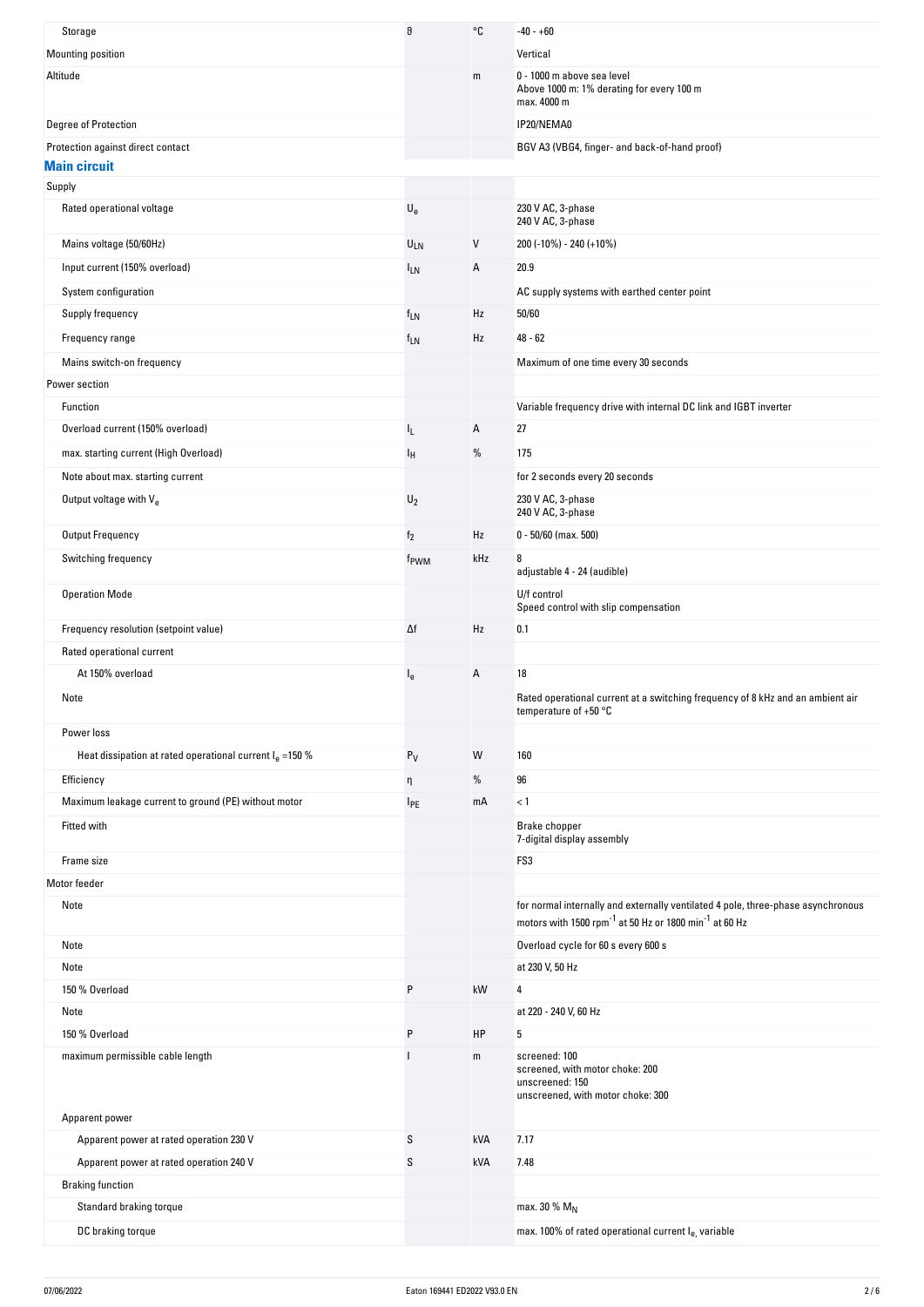| Braking torque with external braking resistance                               |                         |          | Max. 100% of rated operational current $Ie$ with external braking resistor                                                                                                                               |
|-------------------------------------------------------------------------------|-------------------------|----------|----------------------------------------------------------------------------------------------------------------------------------------------------------------------------------------------------------|
| minimum external braking resistance                                           | $R_{min}$               | $\Omega$ | 25                                                                                                                                                                                                       |
| Switch-on threshold for the braking transistor                                | $U_{DC}$                | V        | 390 V DC                                                                                                                                                                                                 |
| <b>Control section</b>                                                        |                         |          |                                                                                                                                                                                                          |
| Reference voltage                                                             | $\mathsf{U}_\mathsf{S}$ | $\vee$   | 10 V DC (max. 10 mA)                                                                                                                                                                                     |
| Analog inputs                                                                 |                         |          | 2, parameterizable, 0 - 10 V DC, 0/4 - 20 mA                                                                                                                                                             |
| Analog outputs                                                                |                         |          | 1, parameterizable, 0 - 10 V                                                                                                                                                                             |
| Digital inputs                                                                |                         |          | 4, parameterizable, max. 30 V DC                                                                                                                                                                         |
| Digital outputs                                                               |                         |          | 1, parameterizable, 24 V DC                                                                                                                                                                              |
| Relay outputs                                                                 |                         |          | 1, parameterizable, N/O, 6 A (250 V, AC-1) / 5 A (30 V, DC-1)                                                                                                                                            |
| Interface/field bus (built-in)                                                |                         |          | OP-Bus (RS485)/Modbus RTU, CANopen®                                                                                                                                                                      |
| <b>Assigned switching and protective elements</b>                             |                         |          |                                                                                                                                                                                                          |
| <b>Power Wiring</b>                                                           |                         |          |                                                                                                                                                                                                          |
| Safety device (fuse or miniature circuit-breaker)                             |                         |          |                                                                                                                                                                                                          |
| IEC (Type B, gG), 150 %                                                       |                         |          | FAZ-B20/3                                                                                                                                                                                                |
| UL (Class CC or J)                                                            |                         | Α        | 20                                                                                                                                                                                                       |
| Mains contactor                                                               |                         |          |                                                                                                                                                                                                          |
| 150 % overload (CT/I <sub>H</sub> , at 50 °C)                                 |                         |          | DILM7<br>DILM7-                                                                                                                                                                                          |
| Main choke                                                                    |                         |          |                                                                                                                                                                                                          |
| 150 % overload (CT/I <sub>H</sub> , at 50 °C)                                 |                         |          | DX-LN3-025                                                                                                                                                                                               |
| Radio interference suppression filter (external, 150 %)                       |                         |          | DX-EMC34-030                                                                                                                                                                                             |
| Radio interference suppression filter, low leakage currents (external, 150 %) |                         |          | DX-EMC34-030-L                                                                                                                                                                                           |
| Note regarding radio interference suppression filter                          |                         |          | Optional external radio interference suppression filter for longer motor cable<br>lengths and for use in different EMC environments                                                                      |
| DC link connection                                                            |                         |          |                                                                                                                                                                                                          |
| <b>Braking resistance</b>                                                     |                         |          |                                                                                                                                                                                                          |
| 10 % duty factor (DF)                                                         |                         |          | DX-BR035-1K1                                                                                                                                                                                             |
| 20 % duty factor (DF)                                                         |                         |          | DX-BR035-1K1                                                                                                                                                                                             |
| 40 % duty factor (DF)                                                         |                         |          | DX-BR040-3K1                                                                                                                                                                                             |
| Notes concerning braking resistances:                                         |                         |          | The brake resistors are assigned based on the maximum rated power of the<br>variable frequency drive. Additional brake resistors and designs (e.g. different duty<br>cycles) are available upon request. |
| Motor feeder                                                                  |                         |          |                                                                                                                                                                                                          |
| motor choke                                                                   |                         |          |                                                                                                                                                                                                          |
| 150 % overload (CT/I <sub>H</sub> , at 50 °C)                                 |                         |          | DX-LM3-035                                                                                                                                                                                               |
| Sine filter                                                                   |                         |          |                                                                                                                                                                                                          |
| 150 % overload (CT/I <sub>H</sub> , at 50 °C)                                 |                         |          | DX-SIN3-023                                                                                                                                                                                              |
| All-pole sine filter                                                          |                         |          |                                                                                                                                                                                                          |
| 150 % overload (CT/I <sub>H</sub> , at 50 °C)                                 |                         |          | DX-SIN3-024-A                                                                                                                                                                                            |
|                                                                               |                         |          |                                                                                                                                                                                                          |

# **Design verification as per IEC/EN 61439**

| Technical data for design verification                                                                                    |                   |    |                                            |
|---------------------------------------------------------------------------------------------------------------------------|-------------------|----|--------------------------------------------|
| Rated operational current for specified heat dissipation                                                                  | ı <sub>n</sub>    | A  | 18                                         |
| Heat dissipation per pole, current-dependent                                                                              | $P_{\text{vid}}$  | W  | 0                                          |
| Equipment heat dissipation, current-dependent                                                                             | $P_{\text{vid}}$  | W  | 160                                        |
| Static heat dissipation, non-current-dependent                                                                            | $P_{VS}$          | W  | 0                                          |
| Heat dissipation capacity                                                                                                 | $P_{\text{diss}}$ | W  | 0                                          |
| Operating ambient temperature min.                                                                                        |                   | °C | $-10$                                      |
| Operating ambient temperature max.                                                                                        |                   | °C | 50                                         |
| IEC/EN 61439 design verification                                                                                          |                   |    |                                            |
| 10.2 Strength of materials and parts                                                                                      |                   |    |                                            |
| 10.2.2 Corrosion resistance                                                                                               |                   |    | Meets the product standard's requirements. |
| 10.2.3.1 Verification of thermal stability of enclosures                                                                  |                   |    | Meets the product standard's requirements. |
| 10.2.3.2 Verification of resistance of insulating materials to normal heat                                                |                   |    | Meets the product standard's requirements. |
| 10.2.3.3 Verification of resistance of insulating materials to abnormal heat<br>and fire due to internal electric effects |                   |    | Meets the product standard's requirements. |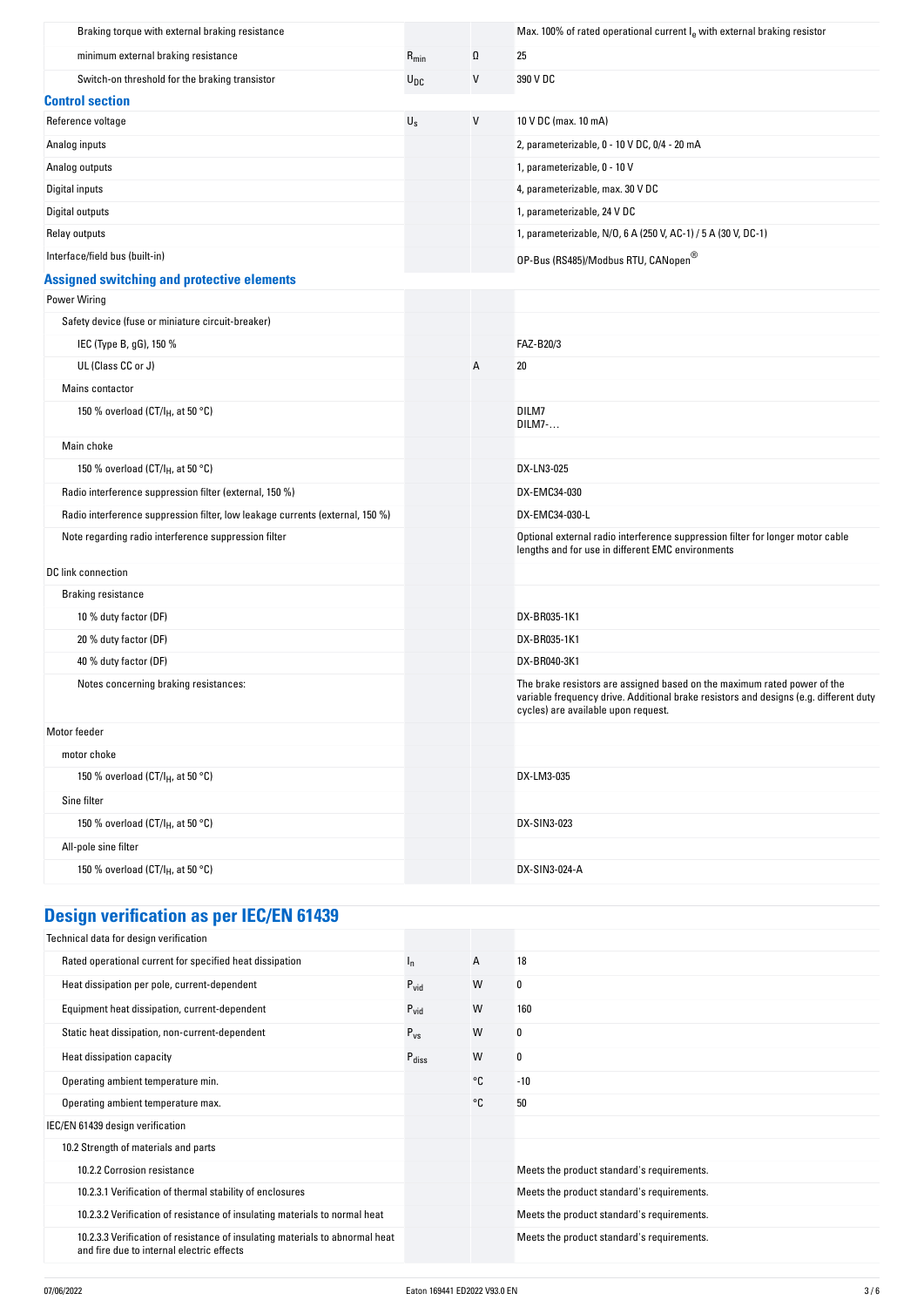| 10.2.4 Resistance to ultra-violet (UV) radiation         | Meets the product standard's requirements.                                                                                          |
|----------------------------------------------------------|-------------------------------------------------------------------------------------------------------------------------------------|
| 10.2.5 Lifting                                           | Does not apply, since the entire switchgear needs to be evaluated.                                                                  |
| 10.2.6 Mechanical impact                                 | Does not apply, since the entire switchgear needs to be evaluated.                                                                  |
| 10.2.7 Inscriptions                                      | Meets the product standard's requirements.                                                                                          |
| 10.3 Degree of protection of ASSEMBLIES                  | Does not apply, since the entire switchgear needs to be evaluated.                                                                  |
| 10.4 Clearances and creepage distances                   | Meets the product standard's requirements.                                                                                          |
| 10.5 Protection against electric shock                   | Does not apply, since the entire switchgear needs to be evaluated.                                                                  |
| 10.6 Incorporation of switching devices and components   | Does not apply, since the entire switchgear needs to be evaluated.                                                                  |
| 10.7 Internal electrical circuits and connections        | Is the panel builder's responsibility.                                                                                              |
| 10.8 Connections for external conductors                 | Is the panel builder's responsibility.                                                                                              |
| 10.9 Insulation properties                               |                                                                                                                                     |
| 10.9.2 Power-frequency electric strength                 | Is the panel builder's responsibility.                                                                                              |
| 10.9.3 Impulse withstand voltage                         | Is the panel builder's responsibility.                                                                                              |
| 10.9.4 Testing of enclosures made of insulating material | Is the panel builder's responsibility.                                                                                              |
| 10.10 Temperature rise                                   | The panel builder is responsible for the temperature rise calculation. Eaton will<br>provide heat dissipation data for the devices. |
| 10.11 Short-circuit rating                               | Is the panel builder's responsibility. The specifications for the switchgear must be<br>observed.                                   |
| 10.12 Electromagnetic compatibility                      | Is the panel builder's responsibility. The specifications for the switchgear must be<br>observed.                                   |
| 10.13 Mechanical function                                | The device meets the requirements, provided the information in the instruction<br>leaflet (IL) is observed.                         |

## **Technical data ETIM 5.0**

Low-voltage industrial components (EG000017) / Frequency controller =< 1 kV (EC001857)

Electric engineering, automation, process control engineering / Electrical drive / Static frequency converter / Static frequency converter = < 1 kv (ecl@ss8-27-02-31-01 [AKE177010])

| Mains voltage                                          | $\vee$ | 200 - 240 |
|--------------------------------------------------------|--------|-----------|
| Mains frequency                                        |        | 50/60 Hz  |
| Number of phases input                                 |        | 3         |
| Number of phases output                                |        | 3         |
| Max. output frequency                                  | Hz     | 500       |
| Rated output voltage                                   | V      | 230       |
| Measuring output current                               | А      | 18        |
| Output power at rated output voltage                   | kW     | 4         |
| Max. output at quadratic load at rated output voltage  | kW     | 4         |
| Max. output at linear load at rated output voltage     | kW     | 4         |
| With control unit                                      |        | Yes       |
| Application in industrial area permitted               |        | Yes       |
| Application in domestic- and commercial area permitted |        | Yes       |
| Supporting protocol for TCP/IP                         |        | No        |
| Supporting protocol for PROFIBUS                       |        | No        |
| Supporting protocol for CAN                            |        | Yes       |
| Supporting protocol for INTERBUS                       |        | No        |
| Supporting protocol for ASI                            |        | No        |
| Supporting protocol for KNX                            |        | No        |
| Supporting protocol for MODBUS                         |        | Yes       |
| Supporting protocol for Data-Highway                   |        | No        |
| Supporting protocol for DeviceNet                      |        | No        |
| Supporting protocol for SUCONET                        |        | No        |
| Supporting protocol for LON                            |        | No        |
| Supporting protocol for PROFINET IO                    |        | No        |
| Supporting protocol for PROFINET CBA                   |        | No        |
| Supporting protocol for SERCOS                         |        | No        |
| Supporting protocol for Foundation Fieldbus            |        | No        |
| Supporting protocol for EtherNet/IP                    |        | No        |
| Supporting protocol for AS-Interface Safety at Work    |        | No        |
| Supporting protocol for DeviceNet Safety               |        | No        |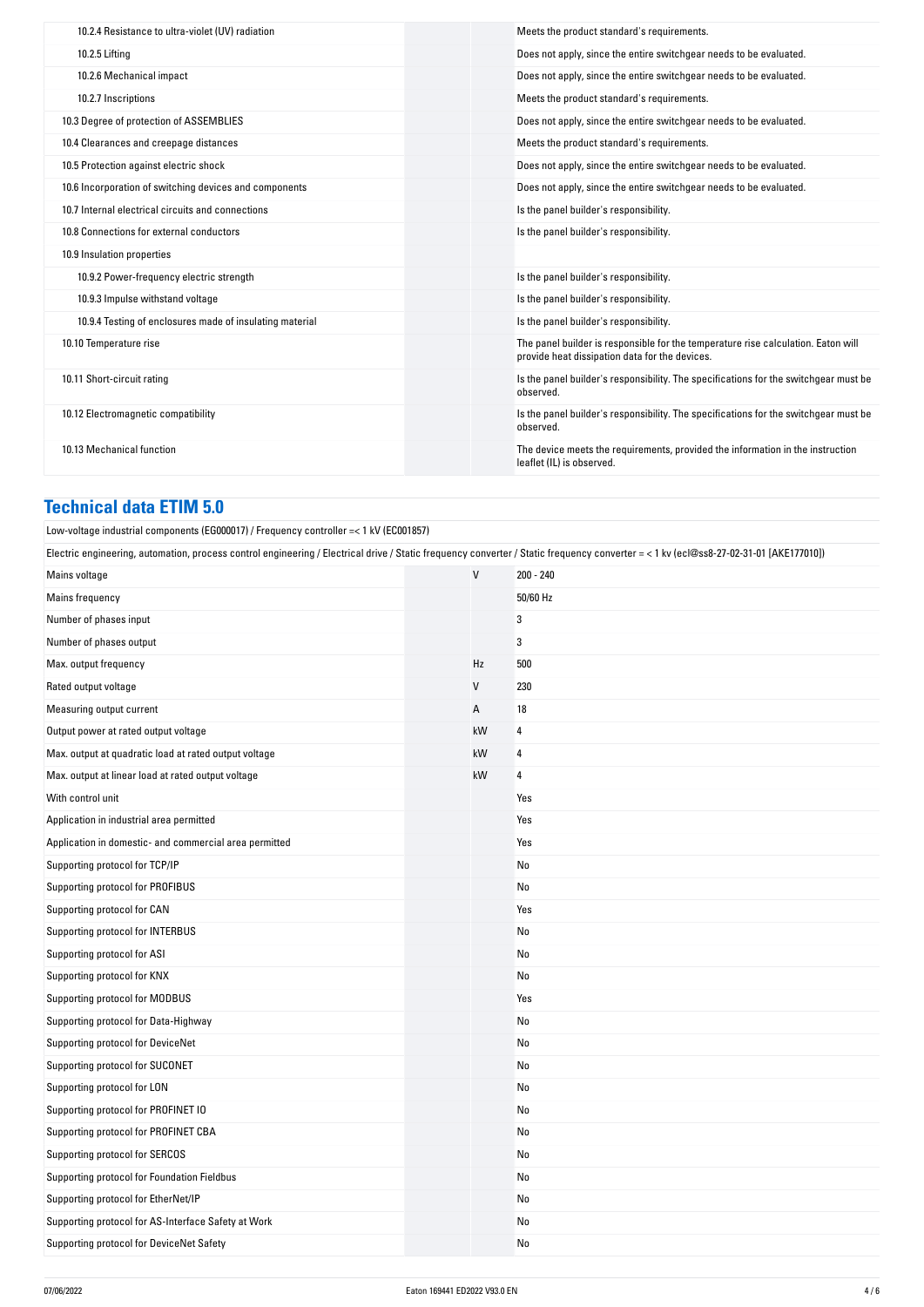| Supporting protocol for INTERBUS-Safety     |    | No             |
|---------------------------------------------|----|----------------|
| Supporting protocol for PROFIsafe           |    | No             |
| Supporting protocol for SafetyBUS p         |    | No             |
| Supporting protocol for other bus systems   |    | No             |
| Number of HW-interfaces industrial Ethernet |    | $\pmb{0}$      |
| Number of HW-interfaces PROFINET            |    | $\mathbf 0$    |
| Number of HW-interfaces RS-232              |    | $\mathbf 0$    |
| Number of HW-interfaces RS-422              |    | 0              |
| Number of HW-interfaces RS-485              |    | $\mathbf{1}$   |
| Number of HW-interfaces serial TTY          |    | $\mathbf 0$    |
| Number of HW-interfaces USB                 |    | $\overline{1}$ |
| Number of HW-interfaces parallel            |    | $\bf{0}$       |
| Number of HW-interfaces other               |    | $\pmb{0}$      |
| With optical interface                      |    | No             |
| With PC connection                          |    | Yes            |
| Integrated braking resistance               |    | Yes            |
| 4-quadrant operation possible               |    | No             |
| Type of converter                           |    | U converter    |
| Degree of protection (IP)                   |    | <b>IP20</b>    |
| Height                                      | mm | 273            |
| Width                                       | mm | 131            |
| Depth                                       | mm | 175            |
| Relative symmetric net frequency tolerance  | %  | 5              |
| Relative symmetric net current tolerance    | %  | 10             |

### **Approvals**

| <b>Product Standards</b>             | UL 508C; CSA-C22.2 No. 14; IEC/EN61800-3; IEC/EN61800-5; CE marking |
|--------------------------------------|---------------------------------------------------------------------|
| UL File No.                          | E172143                                                             |
| UL Category Control No.              | NMMS, NMMS7                                                         |
| CSA File No.                         | UL report applies to both US and Canada                             |
| North America Certification          | UL listed, certified by UL for use in Canada                        |
| Specially designed for North America | No                                                                  |
| Suitable for                         | <b>Branch circuits</b>                                              |
| Max. Voltage Rating                  | 3~240 V AC IEC: TN-S UL/CSA: "Y" (Solidly Grounded Wey)             |
| Degree of Protection                 | <b>IEC: IP20</b>                                                    |